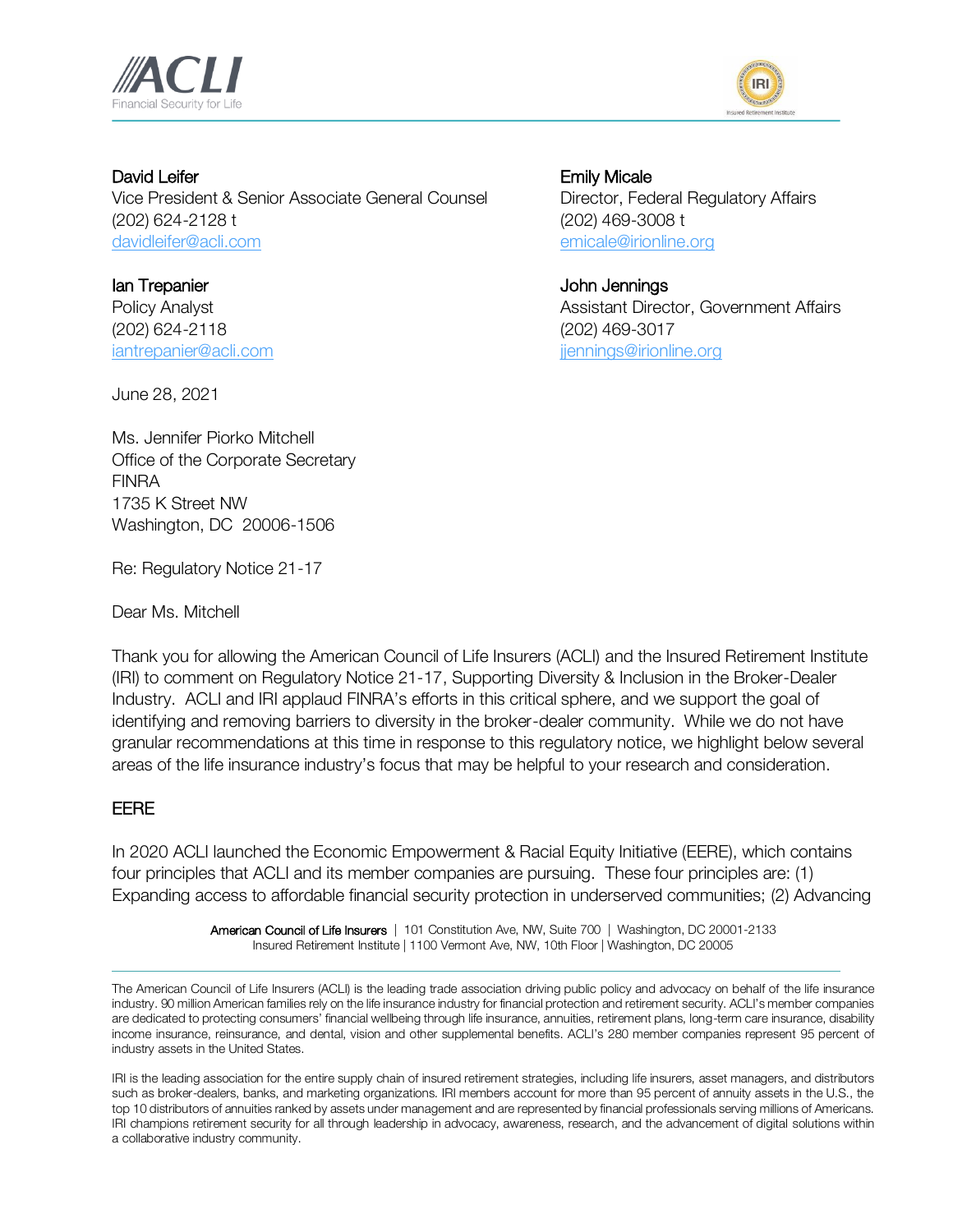diversity and inclusion within companies and on corporate boards; (3) Achieve economic empowerment through financial education; and (4) Expanding investments in underserved communities. ACLI and our member companies are taking concrete steps to advance these principles. We are also partnering with other organizations to leverage the resources and knowledge across our industry.

## DEI Action Committees at IRI

In the summer of 2020, IRI brought together two new member committees, one comprised of board members, and the other made up of DEI experts from its member companies to facilitate collaboration on matters related to diversity and inclusion. These member-based platforms work together in concert with the companies IRI represents to conduct benchmarking studies and share best practices. Early efforts to-date have focused on talent acquisition, talent retention, marketing, and new product development. Further, IRI continues to work towards enhancing diversity employee talent pools in addition to engaging in research and analysis as to how the industry can reach populations not yet served by current product offerings.

For purposes of this regulatory notice, ACLI and IRI are particularly interested in potential recommendations pertaining to barriers that exist for individuals interested in becoming licensed advisers. Collection of background data, continuing education and other topics referenced in the regulatory notice are in our view appropriate areas of exploration. It is likely that even seemingly small changes will result in expanded opportunities and greater diversity within the broker-dealer community.

## Insurance Regulatory Initiatives

As you are aware, the life insurance industry is primarily regulated by state insurance departments, who coordinate many of their efforts through the National Association of Insurance Commissioners (NAIC). The NAIC is exploring barriers to diversity within the insurance industry in much the same way as FINRA. Numerous workstreams have been created, and efforts are underway to explore changes that are consistent with state insurance regulatory mandates. Because the insurance and securities regulatory frameworks overlap (life insurers are subject to applicable FINRA rules regarding supervision of licensed professionals among other things) and mutually support each other to a certain degree, we urge FINRA to keep the lines of communication open to the NAIC. Consistency in approaches we believe would benefit both industries.

## Eliminating Barriers to Entrance into the Broker-Dealer Community

ACLI and IRI have always supported removing unnecessary barriers to aspiring insurance producers, but with the caveat that only qualified individuals should become licensed. We have worked with our regulators to bring greater uniformity and efficiency to the life insurance producer licensing process through, among other things, ensuring the appropriate difficulty of the written exam, consistency in prelicensing education requirements, and timely background checks. Most recently, states are moving swiftly to allow online proctored producer licensing exams. While these initiatives benefit all applicants regardless of background, they are particularly important for rural, minority and other disadvantaged communities.

ACLI and IRI look forward to engaging with our regulators as we strive together to empower all Americans, and particularly those in underserved communities, through access to financial education and financial security products. Continuing to foster policies that ensure qualified individuals from minority communities can become licensed financial professionals will create job and ownership